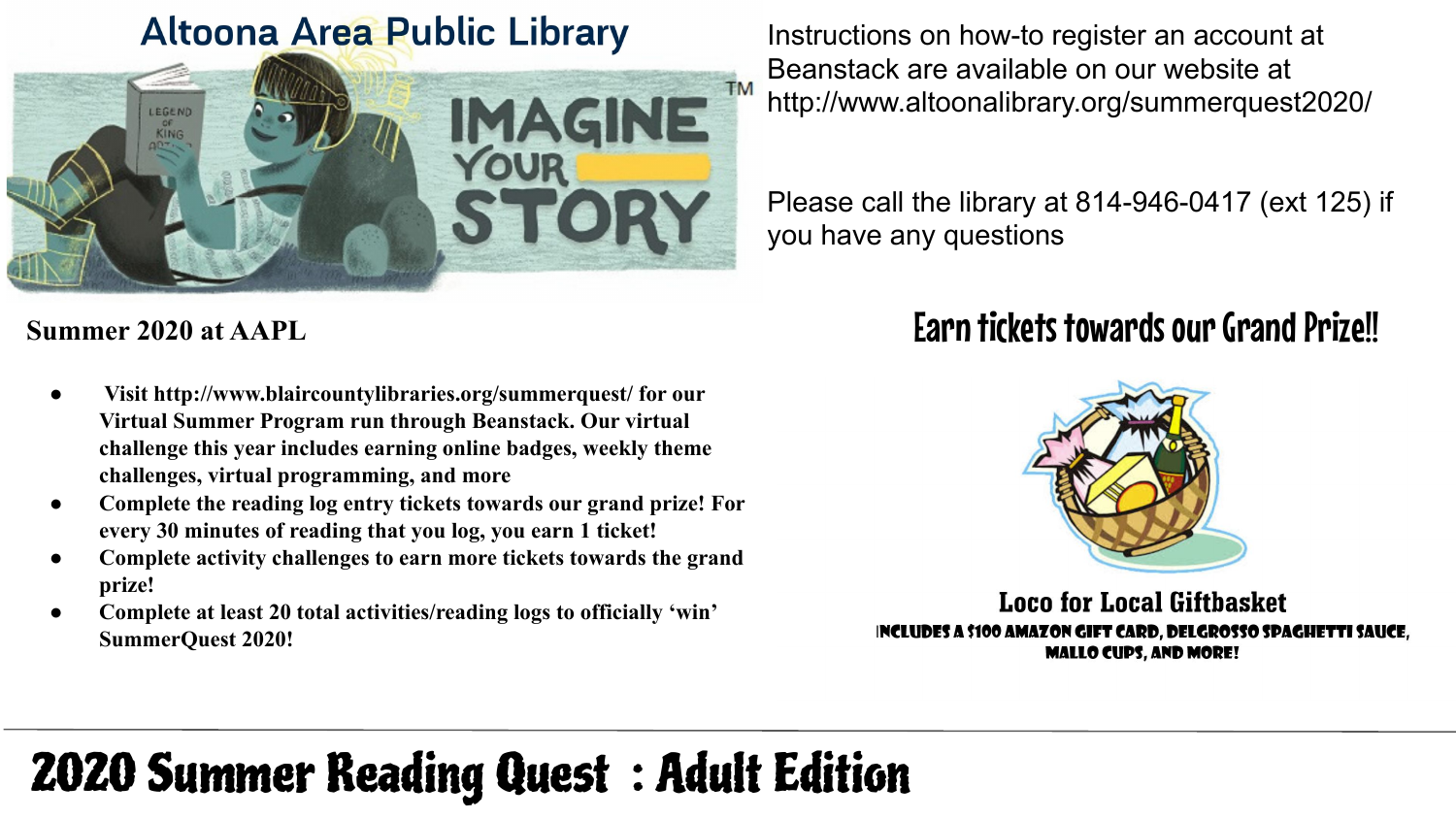# Imagine Your Story Summer Reading Log

Complete your paper reading log by filling in the Title/Author of the books you have read. Earn 1 entry ticket towards the Grand Prize for every 30 minutes of reading!

| <b>Date</b> | <b>Title of Book</b> | <b>Author</b> | <b>Minutes Read</b> |
|-------------|----------------------|---------------|---------------------|
|             |                      |               |                     |
|             |                      |               |                     |
|             |                      |               |                     |
|             |                      |               |                     |
|             |                      |               |                     |
|             |                      |               |                     |
|             |                      |               |                     |
|             |                      |               |                     |
|             |                      |               |                     |
|             |                      |               |                     |
|             |                      |               |                     |
|             |                      |               |                     |
|             |                      |               |                     |
|             |                      |               |                     |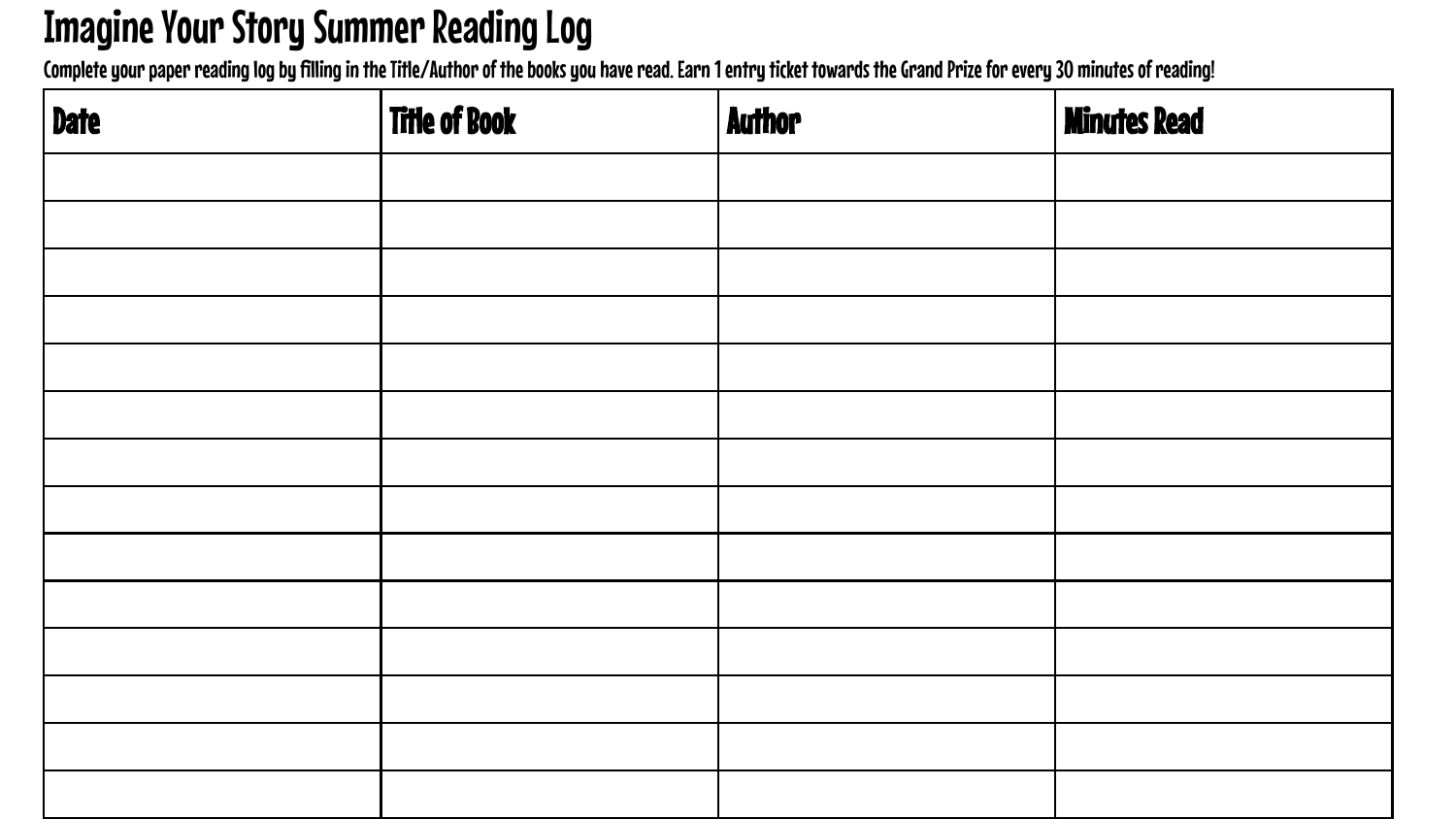### Activity Challenges: Check each box as you complete the activity! Earn entry tickets for each challenge as listed below



Participate in a weekly theme challenge (Available on Beanstack) (Earn 5 Tickets)



Read 1 book from each of our weekly themes ( Science Fiction, Art, Folklore, Romance/History, Action/Adventure, Writers/Authors, Mythology, Adult Fairytales) (Earn 8 Tickets)

Build a puzzle (Earn 1 Ticket)

Camp out (Earn 1 Ticket)

Check out a non-fiction book (Earn 1 Ticket)

Check out a graphic novel (Earn 1 Ticket)

Learn a new song (Earn 1 Ticket)

Check out an audiobook (Earn 1 Ticket)





Complete a total of 20 activity challenges and/or reading logs in order to WIN SummerQuest 2020!

The Grand Prize Winner will be drawn after summer reading ends on Aug. 8th. Prizes can be picked up at the Adult Circulation Desk anytime before Aug. 31st, 2020